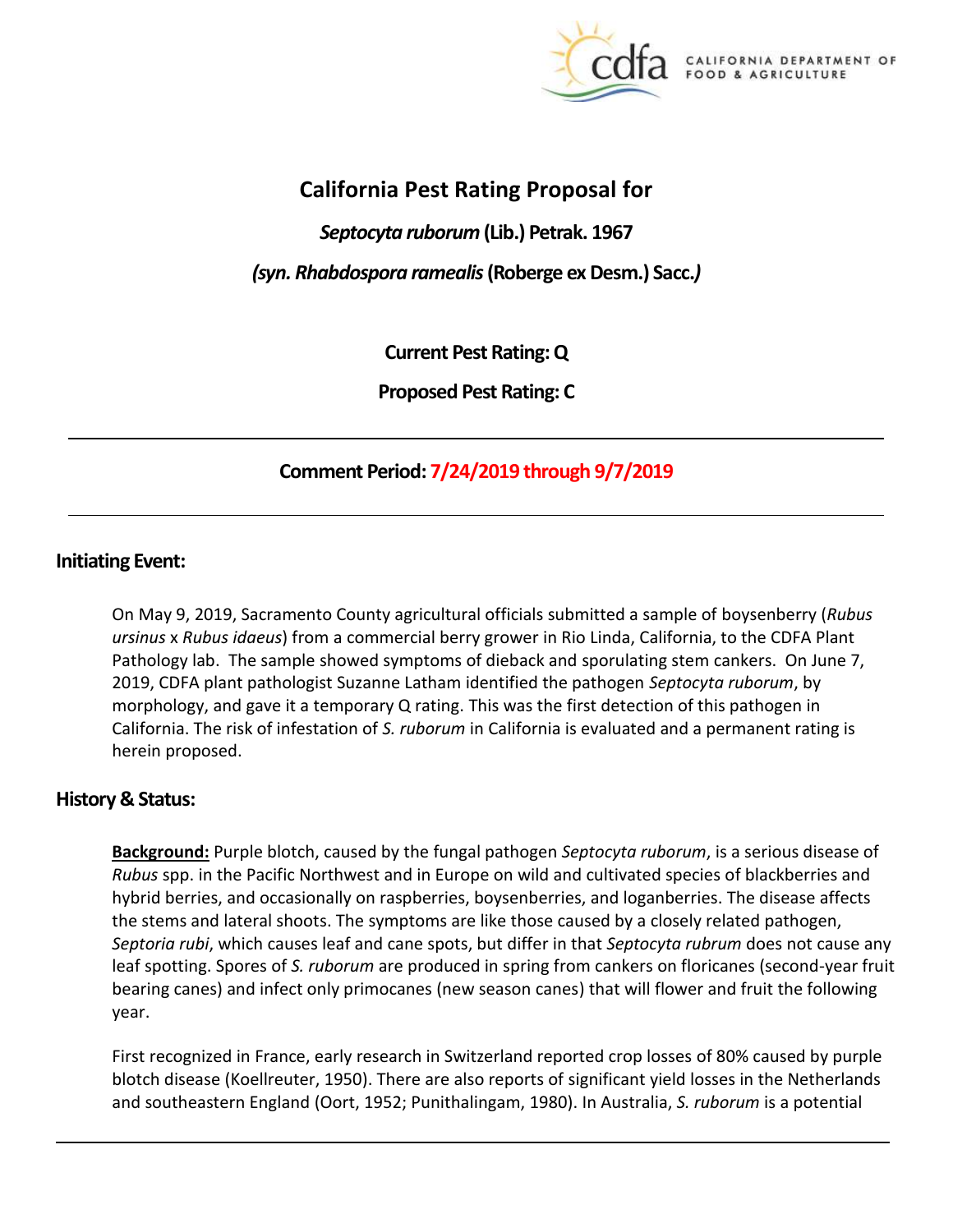

biocontrol agent against the European blackberry which has become naturalized (Adair et al., 2012). In the Pacific Northwest (Oregon and Washington), the disease is serious and managed with fungicides, trellising, and an alternate-year cropping system that reduces inoculum (Pscheidt and Ocamb, 2019; WSU IPM, 2019).

*Septocyta ruborum* has no known teleomorph (sexual state) and has numerous synonyms including *Ascochyta ruborum*, *Rhabdospora ramealis*, *R. rubi*, *R. ruborum*, *Septocyta ramealis*, *Septoria ramealis*, and *S. ruborum* (CABI CPC datasheet, 2018).

*Hosts: Rubus* spp. including *R. laciniatus* (evergreen blackberry) (Foister, 1963), *R. leucodermis* (blackcap raspberry) (Shaw, 1973), *R. thyrsoideus* (Gonzalez Fragoso, 1916), *R. fruiticosus* (shrubby blackberry) (Quaedvliet et al., 2013), *R. caesius* (dewberry) (Melnick and Popushoi, 1992; Vanev et al., 1997), *R. idaeus* (raspberry) (Mulenko et al., 2008), and *R. loganobaccus* (loganberry) (Karacic et al., 2011).

*Symptoms*: *Septocyta ruborum* causes dark green irregularly shaped lesions that form on canes of susceptible *Rubus* spp. late in the growing season. During winter and spring, lesions may become brown or purple with a red margin, giving the disease its common name of "purple blotch". Numerous small black pycnidia develop in the center of the mature cane lesions. In early spring, under rain and high humidity, strands of conidia, in white mucilage up to 1 mm, are extruded from the pycnidia and are visible to the naked eye (Martin et al., 2015). The fungus infects plants by penetrating stomata, stem wounds, and possibly crevices associated with hair bases. Invasion of vascular bundles by hyphae disrupts internal transportation processes and appears to be the main mechanism for stem decline (Baguant, 2008). Affected areas 1 to 4 cm long develop into tan colored cankers and can girdle canes. In severe cases under highly favorable conditions, the cankers can merge and may completely cover stem internodes up to 2.5-3 m from the crown (Pscheidt and Ocamb, 2019). Axillary buds in infected portions of canes may begin to grow normally in the spring, but later the buds and leaves stop developing and die. Symptoms can be severe with entire shoots desiccating and dying back to the crown (Martin et al., 2015).

*Transmission: Septocyta ruborum* overwinters on infected canes. Spores are released from the cankers on floricanes and spread to newly growing primocanes from April to mid-August. Most spores are released from the pycnidia when temperatures are near  $22^{\circ}$ C and the peak month for spore release is June. The optimum temperature for germination of spores is 21-24<sup>o</sup>C with a minimum 0<sup>o</sup>C and a maximum 30<sup>o</sup>C. There is a relatively long period of 2-8 months between spore infection and symptom development. Since the disease is undetectable as latent infections during this time that can stretch into until the following spring, it is difficult to recognize and eliminate cankers with fall pruning (Arsenijevic, 1989).

Spores are dispersed by splashing water. Overhead sprinklers or rain can spread spores between infected plants and within blocks of nursery stock; conditions for infection are favored by poor air circulation. [Trellising](http://ipm.ucanr.edu/PMG/GARDEN/FRUIT/ENVIRON/trellising.html) canes by early September can reduce winter injury, which reduces disease. Using an alternate-year fruiting program, where canes are reduced in numbers and trained up as they grow,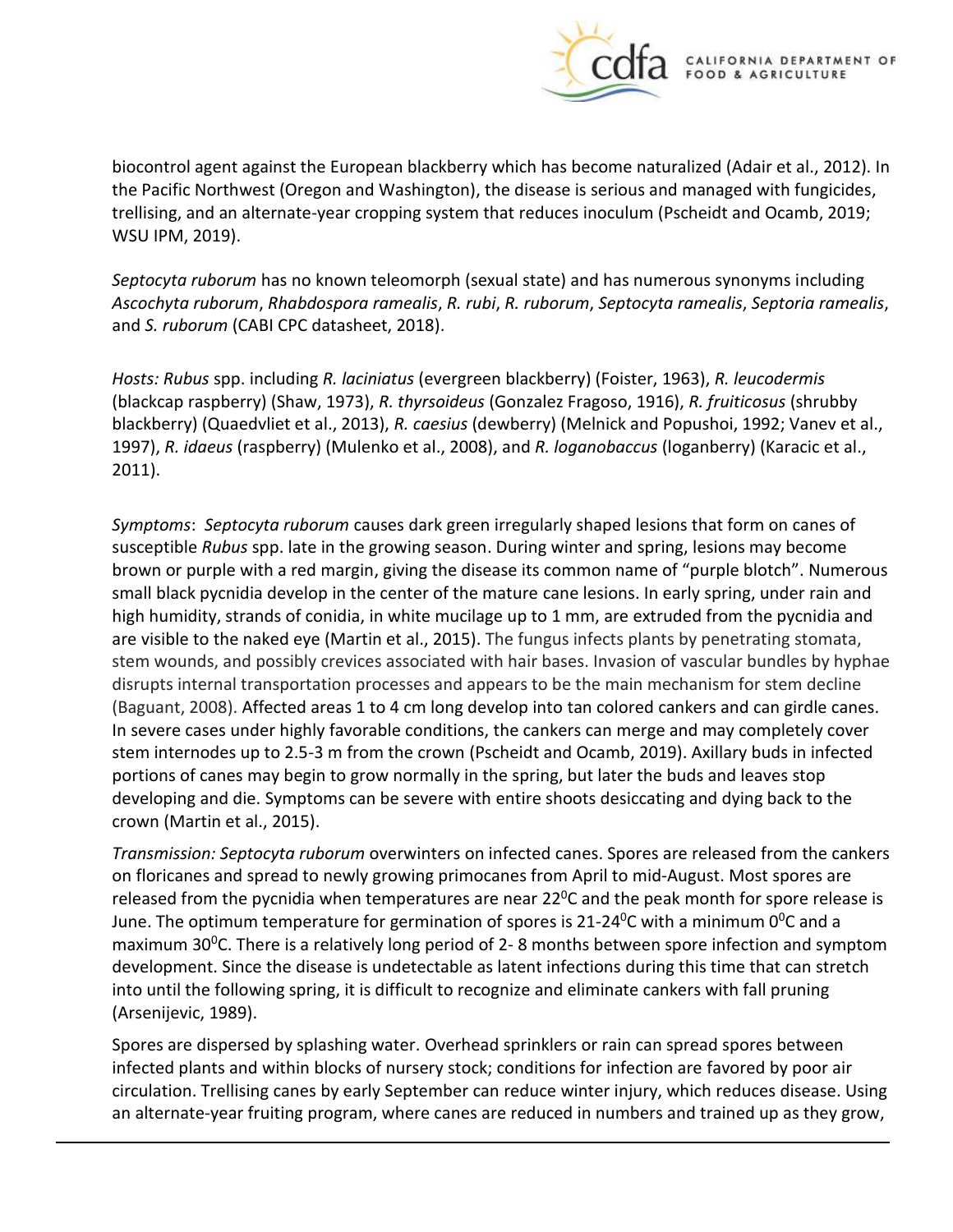

can greatly reduce overwintering cankers, as does pruning out and destroy old wood before winter rains. (Pscheidt and Ocamb, 2019).

*Damage Potential:* In California, caneberries, including blackberries, can tolerate a wide range of climatic conditions from the extreme heat of the Central Valley to the wet, cool conditions along the North Coast. They are widely planted for commercial and backyard berry production and have naturalized in many areas. Blackberries are the most susceptible to *S. ruborum* infection, but cultivars differ in their susceptibility. Boysenberries and loganberries are less susceptible than blackberries (Pscheidt and Ocamb, 2019). In wetter areas of Washington and Oregon, purple blotch can cause severe crop loss and a rigorous fungicide regime is required to control it as cankers can reduce plant vigor and yield. If canes are left lying on the ground, the disease can be severe (USDA NIPMD). In the United Kingdom and Europe, *S. ruborum* frequently occurs in blackberry and is reported to causes crop losses up to 80% (Alford, 2008; Koellreuter, 1950). Growers in Serbia and Croatia also report significant losses in blackberry production (Aleksic et al., 2012). In California, climate will be a limiting factor for disease development as the pathogen requires extended wet periods that are absent during the growing season from most of the state.

**Worldwide Distribution**: Europe: *Belgium, Bosnia-Herzegovina, Bulgaria, Croatia, France, Germany, Hungary, Italy, Norway, Poland, Russian Federation, Scotland, Spain, United Kingdom*. North America: *United States* (Illinois, Massachusetts, Oregon, Pennsylvania, Washington). (Anoymous, 1960; Dennis, 1986; Farr and Rossman, 2019; Foister, 1961; Gonzalez Fragoso, 1916; Karacic et. al., 2011; Kovics, 1997; Melnik and Popushoi, 1992; Mulenko et al., 2008; Nordskog, et al. 2003; Quaedvlieg et al., 2013; Shaw, 1973; Subic, 2008; Videira et al., 2017; Vanev et al., 1997)

**Official Control:** *Septocyta ruborum* is on the PEdX 'Harmful Organism List' for the Republic of Korea and Peru (USDA PCIT, 2019). In California it has been assigned a temporary Q rating.

**California Distribution**: Sacramento County (see "initiating events").

### **California Interceptions**: None

The risk *Septocyta ruborum* would pose to California is evaluated below.

# **Consequences of Introduction:**

**1) Climate/Host Interaction:** This pathogen requires high humidity for spore germination. The necessary cool, wet conditions exist in the north coastal counties of California, and occasionally in other areas such as northern Sacramento in years that experience abnormally high or late rainfall.

Evaluate if the pest would have suitable hosts and climate to establish in California.

**Score**: **1**

**- Low (1) Not likely to establish in California; or likely to establish in very limited areas.**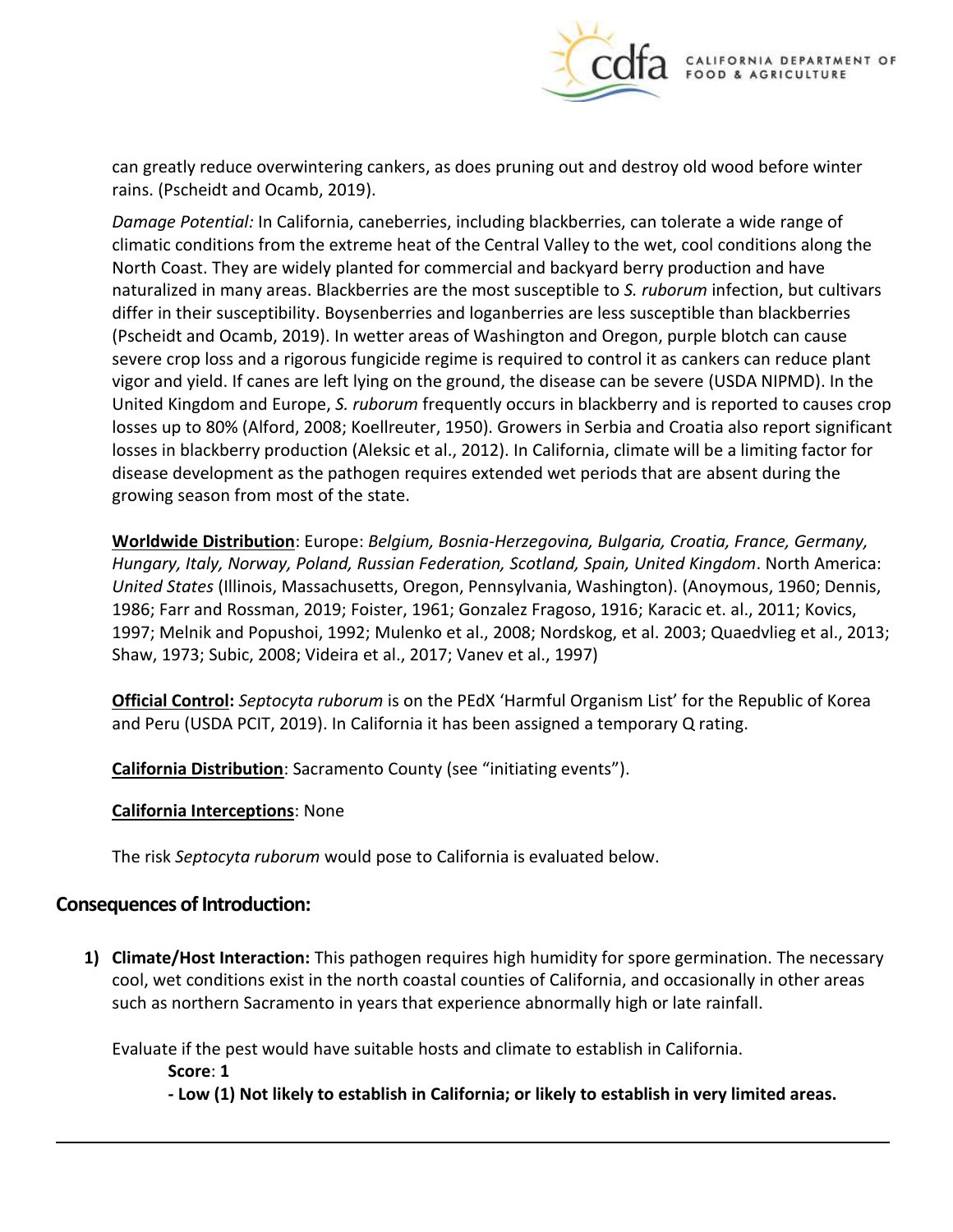

- Medium (2) may be able to establish in a larger but limited part of California.
- High (3) likely to establish a widespread distribution in California.
- **2) Known Pest Host Range:** The host range is restricted to *Rubus* spp., but includes widely planted and economically important berries such as blackberries, boysenberries, and raspberries.

Evaluate the host range of the pest.

**Score: 1**

- **- Low (1) has a very limited host range.**
- **-** Medium (2) has a moderate host range.
- High (3) has a wide host range.
- **3) Pest Dispersal Potential:** This pathogen can move locally with rain and sprinkler irrigation, and with human activities such as harvesting and pruning if done during wet weather. Long distance spread could occur with movement of infected nursery stock. Large numbers of conidia are produced and the pathogen can have multiple secondary cycles of infection in a single season.

Evaluate the natural and artificial dispersal potential of the pest.

**Score: 2**

- Low (1) does not have high reproductive or dispersal potential.
- **Medium (2) has either high reproductive or dispersal potential.**
- High (3) has both high reproduction and dispersal potential.
- *4)* **Economic Impact:** In areas with cool, wet climates, purple blotch is a serious disease of *Rubus* spp. requiring fungicide treatments and attention to proper sanitation practices.

Evaluate the economic impact of the pest to California using the criteria below.

#### **Economic Impact: A, D**

- **A. The pest could lower crop yield.**
- B. The pest could lower crop value (includes increasing crop production costs).
- C. The pest could trigger the loss of markets (includes quarantines).
- **D. The pest could negatively change normal cultural practices.**
- E. The pest can vector, or is vectored, by another pestiferous organism.
- F. The organism is injurious or poisonous to agriculturally important animals.
- G. The organism can interfere with the delivery or supply of water for agricultural uses.

#### **Economic Impact Score**: **2**

- Low (1) causes 0 or 1 of these impacts.
- **- Medium (2) causes 2 of these impacts.**
- High (3) causes 3 or more of these impacts.
- **5) Environmental Impact:** California has native *Rubus* spp., including *R. glaucifolius, R. lasiococcus, R. leucodermis, R. nivalis, R. parviflorus, R. spectabilis, R. ursinus* and *R. stringosus*. Some of these species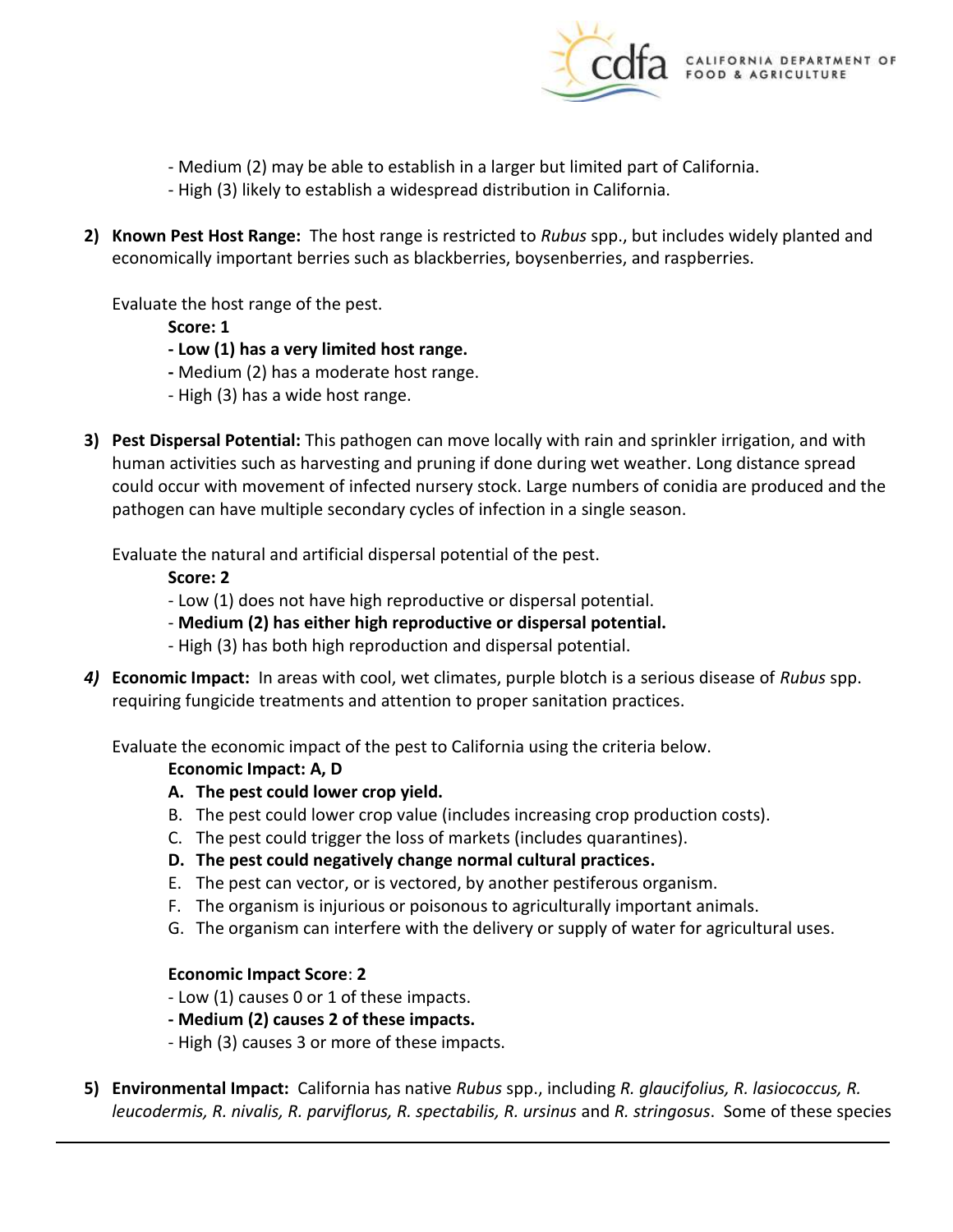

are known to be susceptible to *S. ruborum* and others are potential hosts. Some have been commercialized and are cultivated for their fruit; many are widespread in the Sierra Nevada and other mountainous parts of the state and are important for birds. In Oregon and Washington, fungicides are used to prevent disease in nurseries and commercial plantings.

#### **Environmental Impact: A, D, E**

- **A. The pest could have a significant environmental impact such as lowering biodiversity, disrupting natural communities, or changing ecosystem processes.**
- B. The pest could directly affect threatened or endangered species.
- C. The pest could impact threatened or endangered species by disrupting critical habitats.
- **D. The pest could trigger additional official or private treatment programs.**
- **E. The pest significantly impacts cultural practices, home/urban gardening or ornamental plantings.**

#### **Environmental Impact Score: 3**

- Low (1) causes none of the above to occur.
- **-** Medium (2) causes one of the above to occur.
- **High (3) causes two or more of the above to occur.**

# **Consequences of Introduction to California for** *Septocyta ruborum:* **Medium (9)**

Add up the total score and include it here. **9**  $-Low = 5-8$  points **-Medium = 9-12 points**  $-High = 13-15$  points

**6) Post Entry Distribution and Survey Information**: There is only one official record of *S. ruborum* infecting commercial boysenberries in California

### *Evaluation is 'Low***'**

### **Score: -1**

-Not established (0) Pest never detected in California or known only from incursions.

### **-Low (-1) Pest has a localized distribution in California or is established in one suitable climate/host area (region).**

-Medium (-2) Pest is widespread in California but not fully established in the endangered area, or pest established in two contiguous suitable climate/host areas.

-High (-3) Pest has fully established in the endangered area, or pest is reported in more than two contiguous or non-contiguous suitable climate/host areas.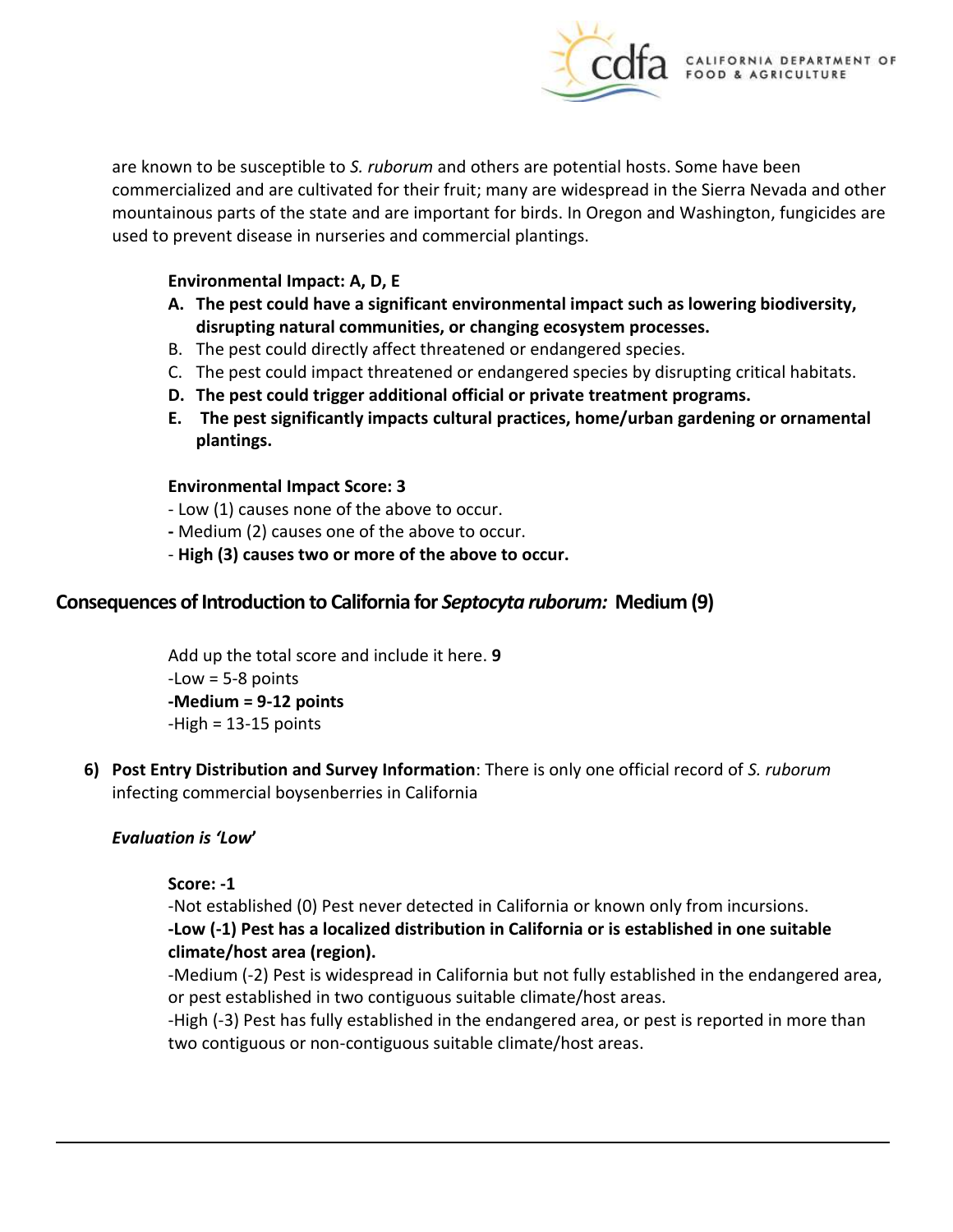

**7) The final score is** the consequences of introduction score minus the post entry distribution and survey information score:

*Final Score: Score of Consequences of Introduction – Score of Post Entry Distribution and Survey Information = 8*

# **Uncertainty:** *none*

## **Conclusion and Rating Justification:**

Based on the evidence provided above **the proposed rating for** *Septocyta ruborum* **is C.**

## **References:**

**A**[dair, R. J.,](https://www.cabdirect.org/cabdirect/search/?q=au%3a%22Adair%2C%20R.%20J.%22) [Baguant, J.,](https://www.cabdirect.org/cabdirect/search/?q=au%3a%22Baguant%2C%20J.%22) [Lawrie, A. C.](https://www.cabdirect.org/cabdirect/search/?q=au%3a%22Lawrie%2C%20A.%20C.%22) 2012. Variation in *Septocyta ruborum* [and its potential for biological](https://www.cabdirect.org/cabdirect/abstract/20123367627?q=(Septocyta+ruborum))  [control of European blackberry.](https://www.cabdirect.org/cabdirect/abstract/20123367627?q=(Septocyta+ruborum)) [Developing solutions to evolving weed problems. 18th Australasian Weeds](https://www.cabdirect.org/cabdirect/search/?q=do%3a%22Developing%20solutions%20to%20evolving%20weed%20problems.%2018th%20Australasian%20Weeds%20Conference%2C%20Melbourne%2C%20Victoria%2C%20Australia%2C%208-11%20October%202012%22)  [Conference, Melbourne, Victoria, Australia, 8-11 October 2012](https://www.cabdirect.org/cabdirect/search/?q=do%3a%22Developing%20solutions%20to%20evolving%20weed%20problems.%2018th%20Australasian%20Weeds%20Conference%2C%20Melbourne%2C%20Victoria%2C%20Australia%2C%208-11%20October%202012%22) pp.343-346 ref. 4.

**A**lford, D. V. Ed. 2008. Pests and diseases of fruit and hops. *In:* Pest and Disease Management Handbook. Wiley Pub. Pg 298.

**A**leksić, M., Stepanović, M., Duduk, B., and Rekanović, E. 2012. Acta Horticulturae No. 946, pp 277-281. **A**nonymous. 1960. Index of Plant Diseases in the United States. U.S.D.A. Agric. Handb. 165: 1-531.

**A**rsenijevic, M. 1989. Purple blotch of blackberry stem. Savremena polijoprivreda. V37: 5-6. Pg 273-279. **B**[aguant, J.,](https://www.cabdirect.org/cabdirect/search/?q=au%3a%22Baguant%2C%20J.%22) [Adair, R. J.,](https://www.cabdirect.org/cabdirect/search/?q=au%3a%22Adair%2C%20R.%20J.%22) [Lawrie, A. C.](https://www.cabdirect.org/cabdirect/search/?q=au%3a%22Lawrie%2C%20A.%20C.%22) 2008. Infection process of *Septocyta ruborum*[, a coelomycetous fungus](https://www.cabdirect.org/cabdirect/abstract/20083307602?q=(Septocyta+ruborum))  [with potential for biological control of European blackberry in Australia.](https://www.cabdirect.org/cabdirect/abstract/20083307602?q=(Septocyta+ruborum)) [Proceedings of the 16th Australian](https://www.cabdirect.org/cabdirect/search/?q=do%3a%22Proceedings%20of%20the%2016th%20Australian%20Weeds%20Conference%2C%20Cairns%20Convention%20Centre%2C%20North%20Queensland%2C%20Australia%2C%2018-22%20May%2C%202008%22)  [Weeds Conference, Cairns Convention Centre, North Queensland, Australia, 18-22 May, 2008](https://www.cabdirect.org/cabdirect/search/?q=do%3a%22Proceedings%20of%20the%2016th%20Australian%20Weeds%20Conference%2C%20Cairns%20Convention%20Centre%2C%20North%20Queensland%2C%20Australia%2C%2018-22%20May%2C%202008%22) pp.251-253 ref. 11

**C**ABI Crop Production Compendium datasheet. *Septocyta ruborum.* Accessed 6/28/19 <https://www.cabi.org/cpc/datasheet/46900/>

**D**ennis, R. W. G. 1986. Fungi of the Hebrides. Royal Botanic Gardens, Kew, 383 pages.

**F**arr, D. F., and Rossman, A. Y. Fungal Databases, U.S. National Fungus Collections, ARS, USDA. Retrieved June 28, 2019, from https://nt.ars-grin.gov/fungaldatabases/

**F**oister, C. E. 1961. The economic plant diseases of Scotland. Techn. Bull. Dept. Agric. Fish. Scotland 1: 1-210. **G**onzalez Fragoso, R. 1916. Bosquejo de una Florula Hispalense de Micromicetos. Trab. Mus. Nac. Ci. Nat., Ser. Bot. 10: 1-221.

**K**aracic, A., Ivic, D., Peric, D., Rotim, N. 2011. Purple leaf [blackberry](file:///F:/pest%20proposals/forWordPress/Karacic,%20A.,%20Ivic,%20D.,%20Peric,%20D.,%20Rotim,%20N.%202011.%20Purple%20leaf%20blackberry%20Septocyta%20ruborum%20(Bk)%20Petr.,%20(sin.%20Rhabdospora%20ramealis%20(Roberge%20ex%20Desm.)%20Sacc.)%20in%20Tomislavgradu.%20Glasnik%20Zastite%20Bilja,%2034(1):84-87.%20http:/www.zastitabilja.com.hr) *Septocyta ruborum* (Bk) Petr., (sin. *Rhabdospora ramealis* (Roberge ex Desm.) Sacc.) in [Tomislavgradu.](file:///F:/pest%20proposals/forWordPress/Karacic,%20A.,%20Ivic,%20D.,%20Peric,%20D.,%20Rotim,%20N.%202011.%20Purple%20leaf%20blackberry%20Septocyta%20ruborum%20(Bk)%20Petr.,%20(sin.%20Rhabdospora%20ramealis%20(Roberge%20ex%20Desm.)%20Sacc.)%20in%20Tomislavgradu.%20Glasnik%20Zastite%20Bilja,%2034(1):84-87.%20http:/www.zastitabilja.com.hr) Glasnik Zastite Bilja, 34(1):84-87. [http://www.zastitabilja.com.hr](file:///F:/pest%20proposals/forWordPress/Karacic,%20A.,%20Ivic,%20D.,%20Peric,%20D.,%20Rotim,%20N.%202011.%20Purple%20leaf%20blackberry%20Septocyta%20ruborum%20(Bk)%20Petr.,%20(sin.%20Rhabdospora%20ramealis%20(Roberge%20ex%20Desm.)%20Sacc.)%20in%20Tomislavgradu.%20Glasnik%20Zastite%20Bilja,%2034(1):84-87.%20http:/www.zastitabilja.com.hr)

**K**oellreuter, J. 1950. Morphology and biology of *Rhabdospora ramealis* (Desm. And Rob.,) Sacc. Phytopathology Z. 17:129-160.

**K**ovics, G. J. 1997. New record of *Septocyta ruborum* (Lib.) Petrak a pathogen of blackberry in Eastern Hungary. *In:* Current plant and soil science in agriculture, soil, plant and environment relationships. J. Nagy, Ed. Debrecen Ag Univ. No. 1-2. 270-278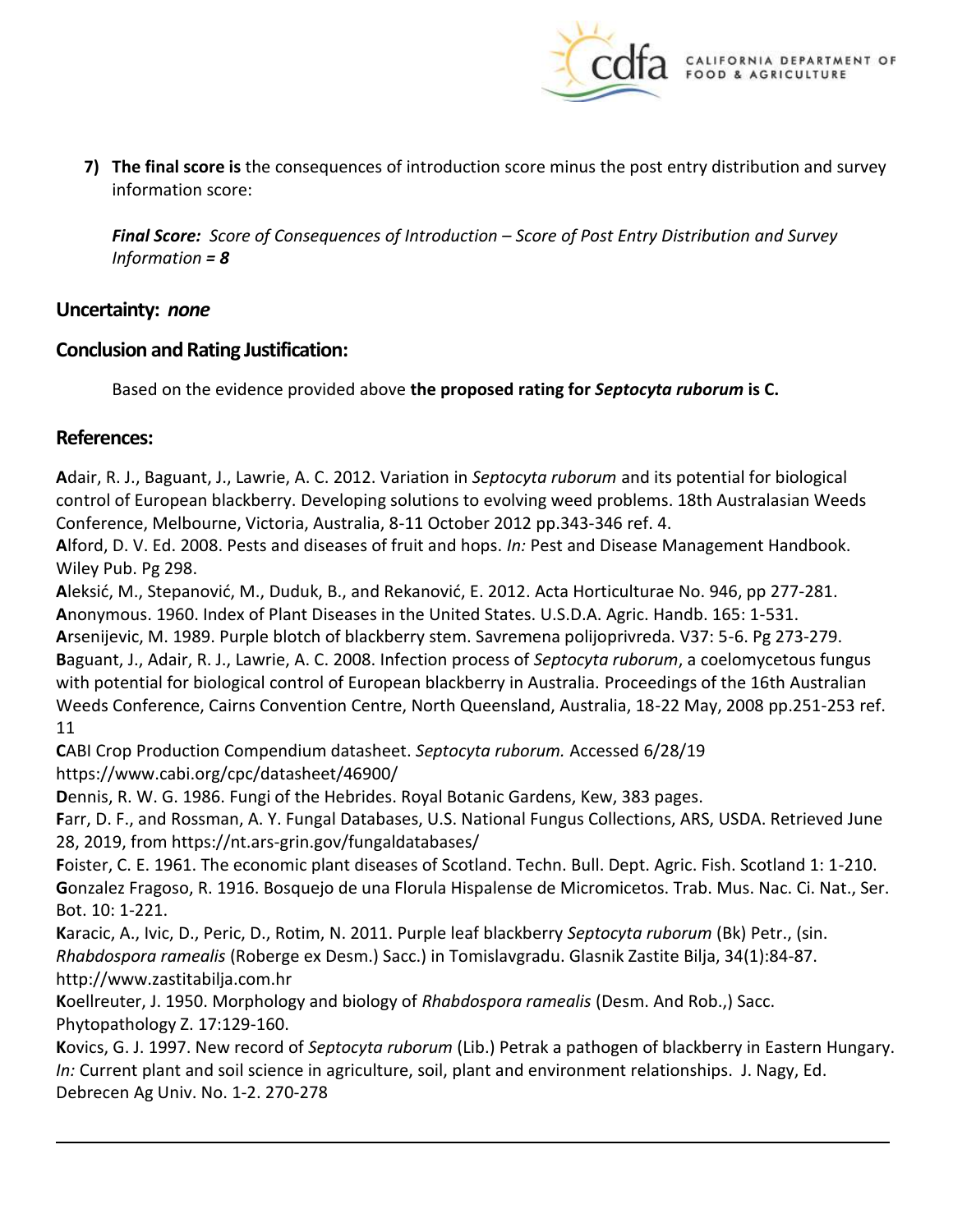

**M**artin, R. R., Ellis, M. A., Williamson, B., and Williams, R. N. 2017. Compendium of Raspberry and Blackberry Diseases and Pests. 2nd edition. St. Paul, MN: APS Press.

**M**elnik, V. A., and Popushoi, I. S.1992. Imperfect fungi on tree and shrubby species: Atlas / Academy of Sciences of the Republic of Moldova. Institute of Plant Physiology, Chisinau (Translated from Russian). Shtiintsa, 368 pages.

**M**ulenko, W., Majewski, T., and Ruszkiewicz-Michalska, M. 2008. A preliminary checklist of Micromycetes in Poland. W. Szafer Institute of Botany, Polish Academy of Sciences 9: 752.

**N**ordskog, B., Stensvand, A., and Heiberg, N. 2003. Fungi occurring on aerial constituents of cultivated blackberry (Rubus fruticosus in Norway. Acta Agriculturæ Scandinavica. Section B, Soil and Plant Science, 2003, 53, 1, pp 21-28.

**O**ort. A. J. P. 1952. Die-back of blackberry caused by Septocyta ramealis (Rob.) Pet. Tijdschr. Plantenziekten 58:247-250

**P**scheidt, J. W., and Ocamb, C. M., senior editors. 2019. Pacific Northwest Plant Disease Management Handbook [online]. Corvallis, OR: Oregon State University. Blackberry (*Rubus* spp.)-Purple Botch. [https://pnwhandbooks.org/node/2295.](https://pnwhandbooks.org/node/2295) Accessed 6/28/19

**P**unithalingam, E. 1980. *Septocyta ruborum*. Descriptions of Pathogenic Fungi and Bacteria, No. 667. Commonwealth Mycological Institute, Kew, Surry, England.

**P**etrack, F. 1967. Ergebnisse einer Revision der Grundtype verschiedener Gattungen der Askomyzeten und Fungi imperfecti. Sydowia 21 (1-6):240-48.

**Q**uaedvlieg, W., Verkley, G. J. M., Shin, H. -D., Barreto, R. W., Alfenas, A. C., Swart, W. J., Groenewald, J. Z., and Crous, P. W.2013. Sizing up Septoria. Stud. Mycol. 75: 307-390.

**S**haw, C. G.1973. Host fungus index for the Pacific Northwest - I. Hosts. Washington State Univ. Agric. Exp. Sta. Bull. 765: 1-121.

**S**ubic, M. 2008. Experience with an integrated protection of blackberries against diseases. Glasilo Biljne Zaštite, 2008, 8, 6, pp 391-400

**U**CIPM, Pests in Gardens and Landscapes, Purple blotch – *Septocyta ruborum*.

[http://ipm.ucanr.edu/PMG/GARDEN/FRUIT/DISEASE/purpleblotch.html.](http://ipm.ucanr.edu/PMG/GARDEN/FRUIT/DISEASE/purpleblotch.html) Accessed 6/28/2019

**U**SDA National Integrated Pest Management Database: Crop profile for Blackberry in Oregon.

[https://ipmdata.ipmcenters.org/documents/cropprofiles/ORblackberries.pdf.](https://ipmdata.ipmcenters.org/documents/cropprofiles/ORblackberries.pdf) Accessed 6/28/19

**V**ideira, S. I. R., Groenewald, J. Z., Nakashima, C., Braun, U., Barreto, R. W., de Wit, P. J. G. M., and Crous, P. W. 2017. Mycosphaerellaceae - chaos or clarity?. Stud. Mycol. 87: 257-421.

**V**anev, S. G., Sameva, E. F., and Bakalova, G. G. 1997. Order Sphaeropsidales. Fungi Bulgaricae 3: 1-335. **W**ashington State University Integrated Pest Management Guide for Blackberries. 2019. Purple Blotch

[http://whatcom.wsu.edu/ipm/manual/black/purple\\_blotch.html. Accessed 6/28/19](http://whatcom.wsu.edu/ipm/manual/black/purple_blotch.html.%20Accessed%206/28/19)

# **Responsible Party:**

Heather J. Scheck, CDFA Primary Plant Pathologist/Nematologist. 204 West Oak Ave, Lompoc, CA 93463. 805-736-8050. plant.health[@]cdfa.ca.gov.